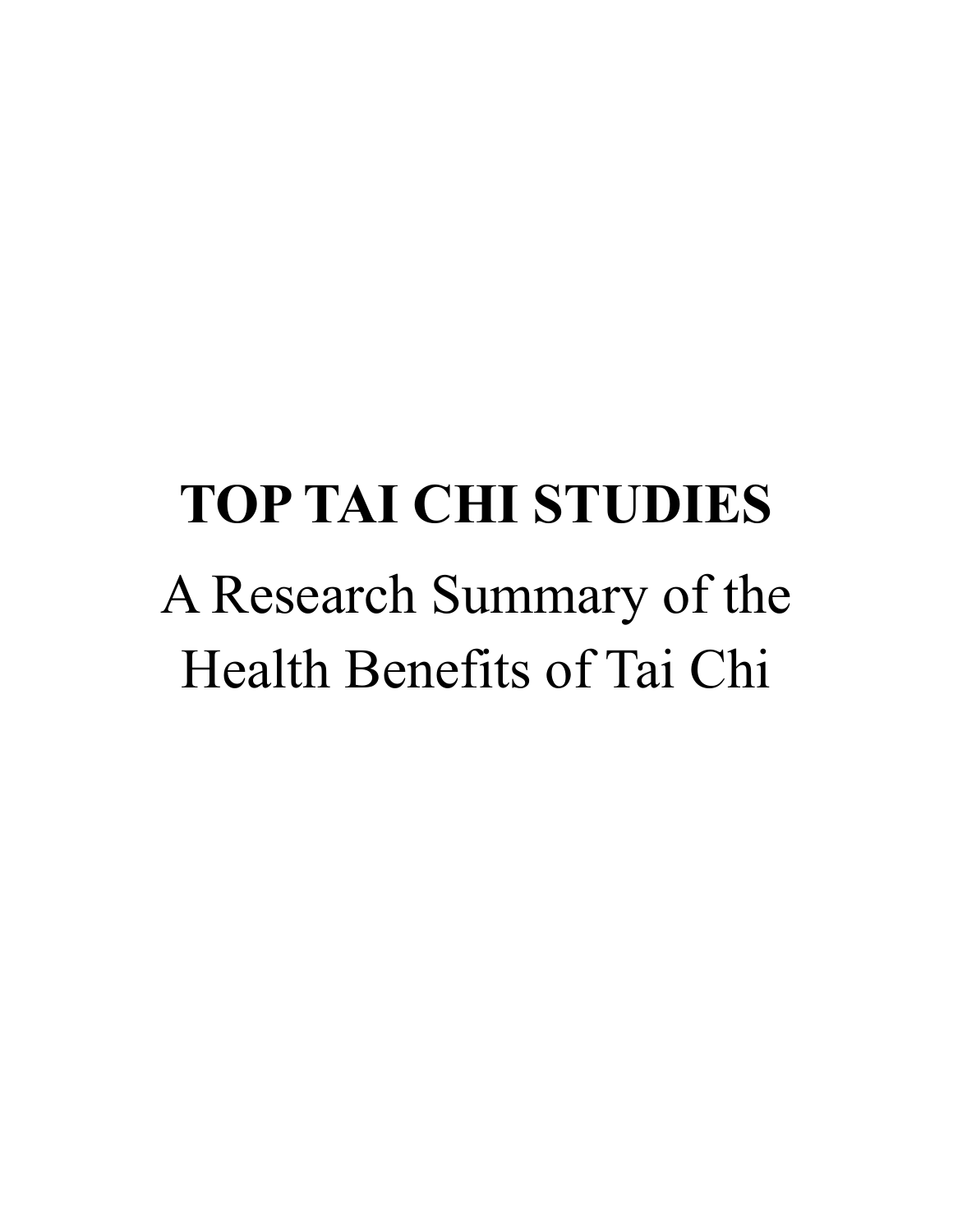## **Introduction**

Research into the health benefits of Tai Chi has taken off in recent years. Many articles about these benefits have been published in top medical journals and have come from researchers at leading medical institutions such as Harvard and Johns Hopkins University.

These are high quality studies based on sound science, not casual observations or anecdotes, and are well respected in the medical community. As more and more studies confirm the health benefits of Tai Chi practice, the reputation of Tai Chi in the medical community is rapidly increasing.

While 30 years ago few physicians even knew what Tai Chi was, many now recommend Tai Chi to their patients. Tai Chi is already practiced by more than two million people in the U.S., and this number is increasing.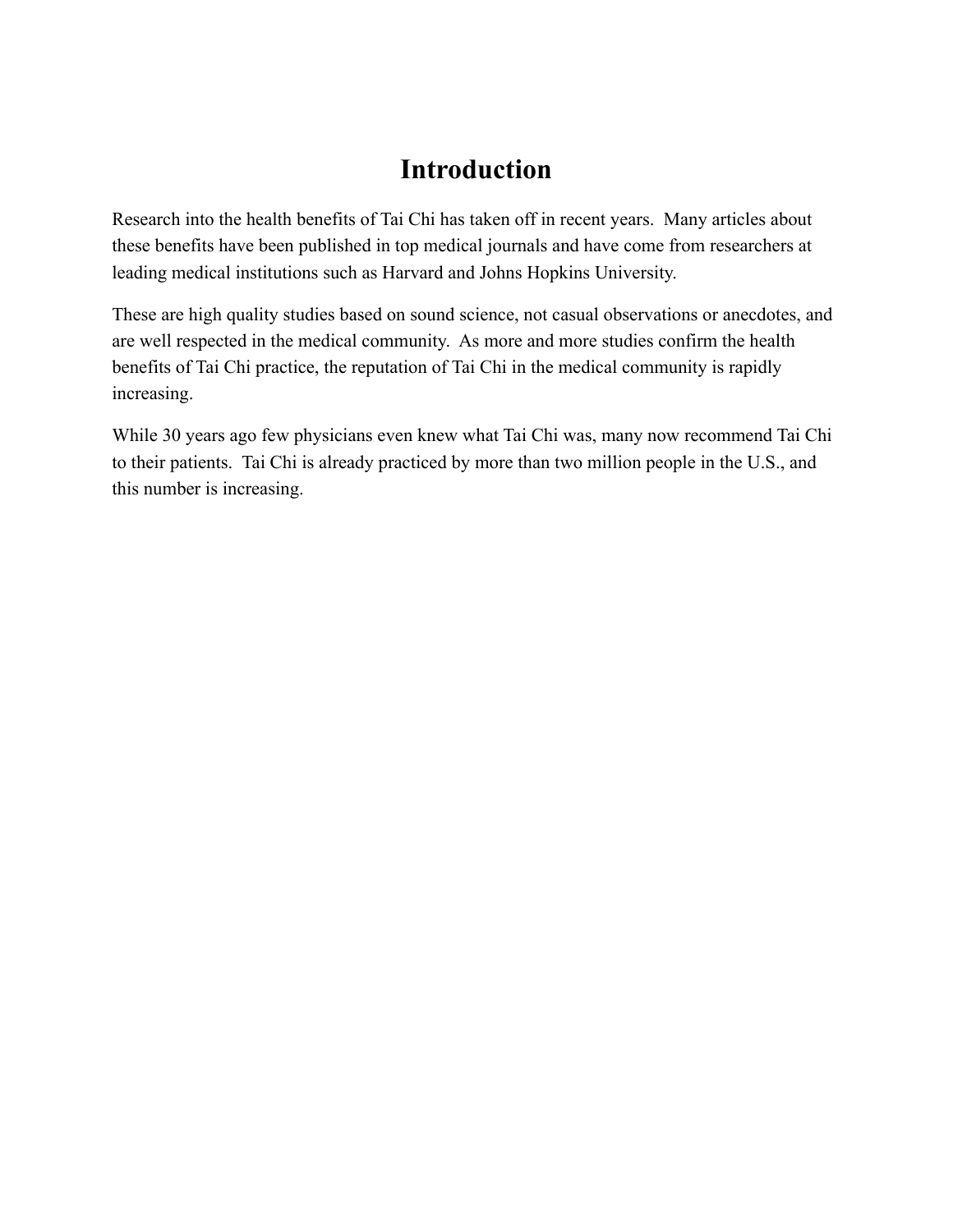### **Top Research Studies on the Health Benefits of Tai Chi**

The following are 10 important studies of the health benefits of Tai Chi. The references to each summary are listed at the end of this article.

#### 1. FALL PREVENTION

*Reducing frailty and falls in older persons: an investigation of Tai Chi and computerized balance training.*<sup>1</sup>

This study was one of the first to document how Tai Chi practice can reduce the risk of falls among seniors. In the study, researchers were able to show that the risk of falling was much lower among seniors assigned to practice Tai Chi compared to other interventions. Since this study, dozens of others have confirmed these results and established Tai Chi's reputation as an excellent exercise for fall prevention.

Falls among seniors is a major health problem. More than two million seniors are treated in emergency rooms for falls each year, of whom over half a million require hospitalization. Falls are a leading cause of loss of independence among elderly adults and are projected to cost more than fifty billion dollars per year by 2020.

Tai Chi has not only been found to be one of the most effective ways to prevent falls, it was also shown to be the most cost-effective in a recent study comparing costs.<sup>2</sup> Widespread utilization of Tai Chi for fall prevention could easily save billions of dollars in medical costs each year. At a time when Medicare and Medicaid budgets are under strain, providing seniors access to high quality Tai Chi classes should be treated with urgency.

There are several factors that make Tai Chi especially effective exercise for preventing falls. First of all, it is a movement exercise involving deliberate weight shifts. This develops both balance and proprioception. Another important factor is that Tai Chi is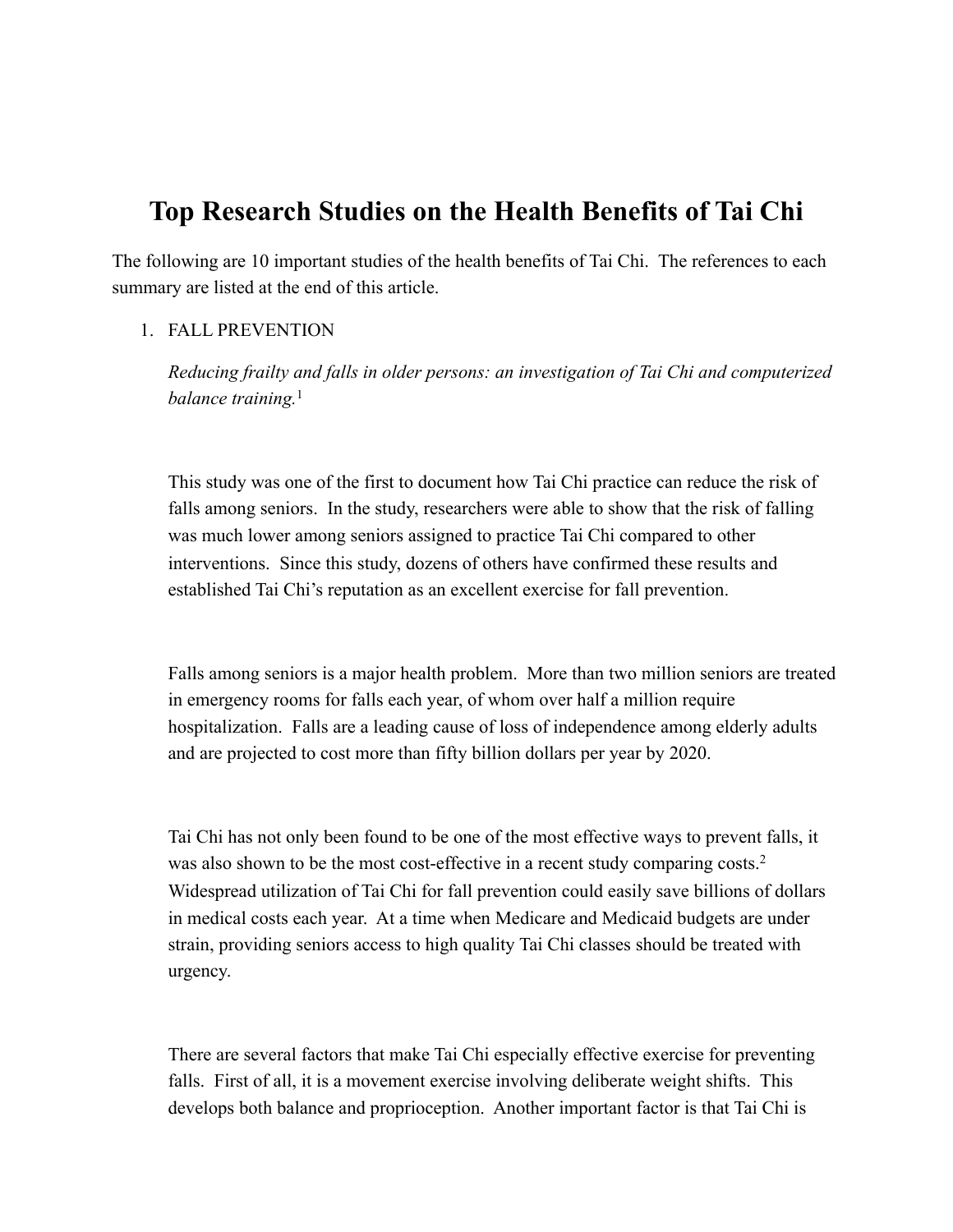practiced in a slow deliberate manner which allows most seniors to practice it even if they have a hard time with many other exercises.

#### 2. IMMUNE SYSTEM

*Effects of a behavioral intervention, Tai Chi, on varicella-zoster virus specific immunity and health functioning in older adults.*<sup>3</sup>

This study showed that Tai Chi has a beneficial effect on the immune system. It showed for the first time that a behavioral intervention, Tai Chi, could influence virus specific immune responses. The study measured cell-mediated immunity to the Herpes zoster virus which causes shingles using laboratory tests.

In a follow up study immunity to the chickenpox virus (varicella) was found to be significantly enhanced in a group assigned at random to practice Tai Chi compared to a group that did not receive Tai Chi instruction. After several months both groups received a vaccine.

The effect of Tai Chi on immunity was very pronounced with immunity increased by 50% over baseline in the Tai Chi group before they got the vaccine compared with a 75% increase for the control group which received the vaccine alone. Not only did Tai Chi provide impressive results by itself, it increased the response to the vaccine, with those who received the vaccine and practiced Tai Chi having better immune results than those who only got the vaccine.<sup>4</sup>

It is likely that improvements in the functioning of the immune system seen in these specific viruses would translate into improved resistance to other diseases as well. A healthy immune system could play a role in preventing a range of health problems.

#### 3. HEALTHY AGING

*Comparing the health status of U.S. Taijiquan and Qigong practitioners to a national survey sample across ages.*5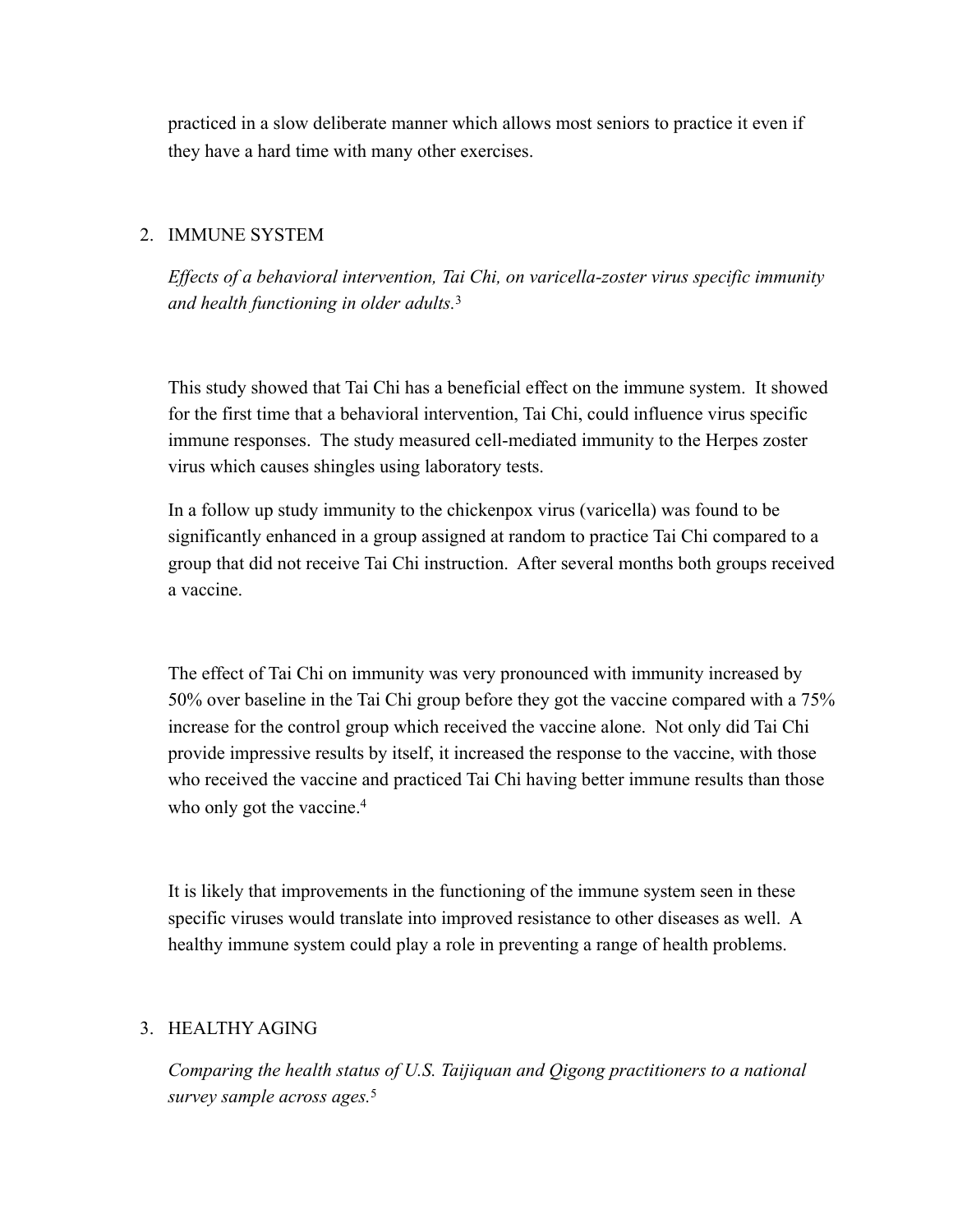This study compared the health status of long term Tai Chi practitioners to a nationally representative sample of individuals using data from the Centers of Disease Control and Prevention. Individuals were grouped according to age and exercise type: no exercise; some exercise; or Tai Chi or Qigong exercise.

It was found that, after controlling for the effects of income and education, individuals who practiced Tai Chi or Qigong had better health status as they aged than other Americans, even those who did other forms of exercise. For younger practitioners, the difference in health status between the three groups was not great, but as age increased the differences became more and more pronounced.

This study suggests that Tai Chi is an especially beneficial exercise for maintaining health as one ages. It supports the common view in China, and among people who practice Tai Chi, that Tai Chi helps to maintain health and vitality throughout one's life.

#### 4. SLEEP

*Tai Chi and self-rated quality of sleep and daytime sleepiness in older adults: a randomized controlled trial.*<sup>6</sup>

This study showed that Tai Chi can lead to significant improvements in the quality of sleep and reduce daytime sleepiness. In the study, more than 100 seniors were randomly assigned to take Tai Chi or an alternative low-impact exercises program for 6 months. At the end of the study individuals in the Tai Chi group slept better and longer than those in the low-impact exercise group.

Other studies have confirmed these results both among seniors and younger adults. For instance, a study of college students found that those who enrolled in a semester-long Tai Chi class had less stress and better mood and sleep than those who enrolled in an alternative recreation class.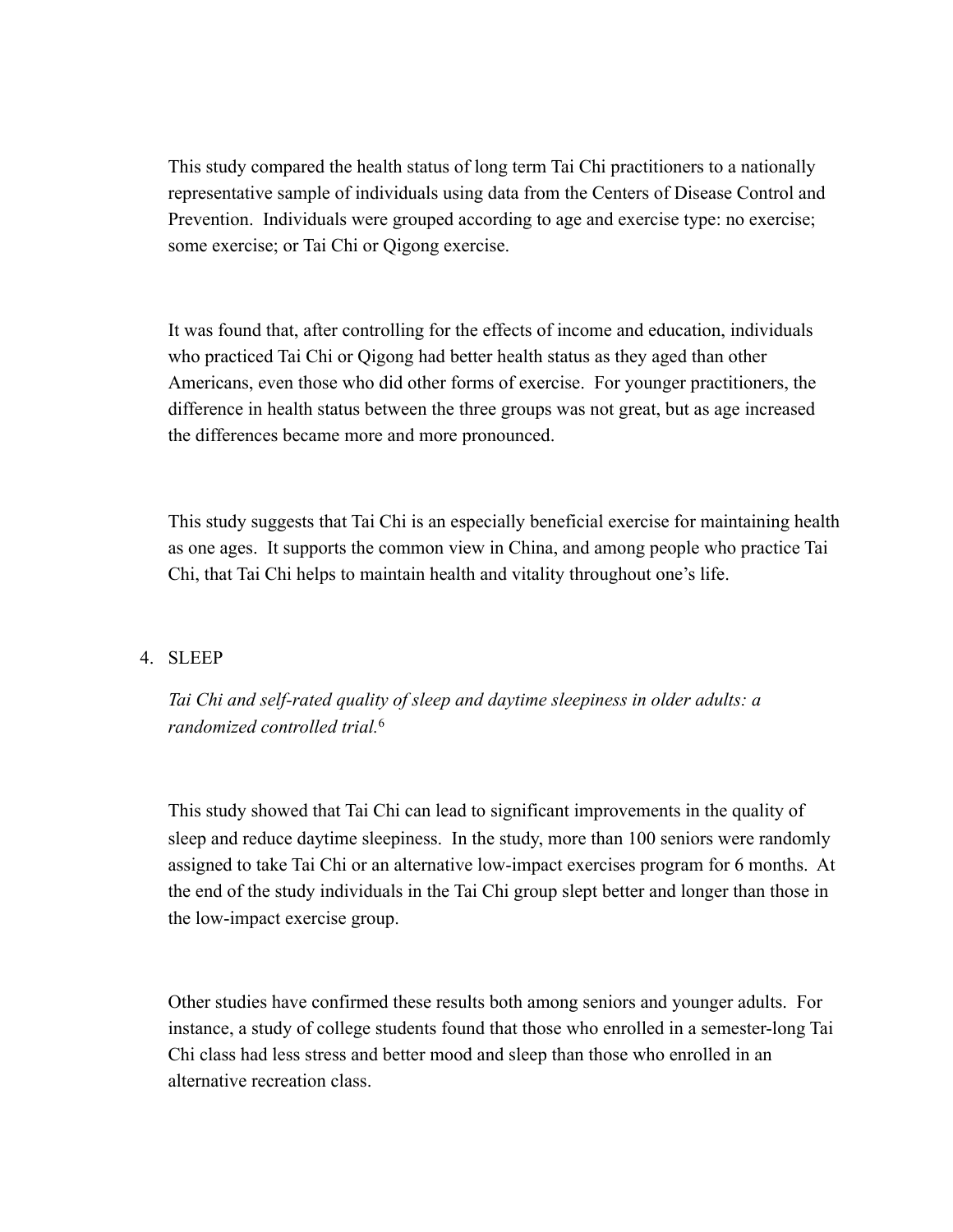Sleep disorders are very common with a quarter of the U.S. population occasionally not getting enough sleep and nearly 10% experiencing chronic insomnia. The health consequences of poor sleep can be significant. Not only is it associated with many chronic diseases such as diabetes, cardiovascular disease, obesity and depression, it can also lead to car crashes and other accidents.

A number of studies have documented the benefits of Tai Chi for people with many of the chronic diseases that are exacerbated by lack of sleep. The observation that Tai Chi can improve the quality and duration of sleep provides an important reason that Tai Chi can help reduce the incidence and /or symptoms of many diseases and injuries.

#### 5. BONE HEALTH

*The effects of Tai Chi on bone mineral density in postmenopausal women: a systematic review.*<sup>7</sup>

Research suggests that Tai Chi has a beneficial effect on bone health. Studies indicate that Tai Chi may be effective at slowing bone loss in postmenopausal women. One study that compared Tai Chi to resistance training, found that while individuals assigned to both groups showed increased signs of bone formation, in the resistance training but not in the Tai Chi group bone reabsorption also increased, indicating that Tai Chi may have a greater overall effect on net bone formation than resistance training.8

Another study that compared Tai Chi and resistance training found that both reduced hip bone mineral density loss in senior women after 12 months of exercising.<sup>9</sup> Studies have also shown that long term Tai Chi practitioners have increased lower limb strength.<sup>10</sup> Other studies, including one involving postmenopausal women,<sup>11</sup> have shown that Tai Chi practice leads to increased muscle strength while lowering weight.

#### 6. PARKINSON'S DISEASE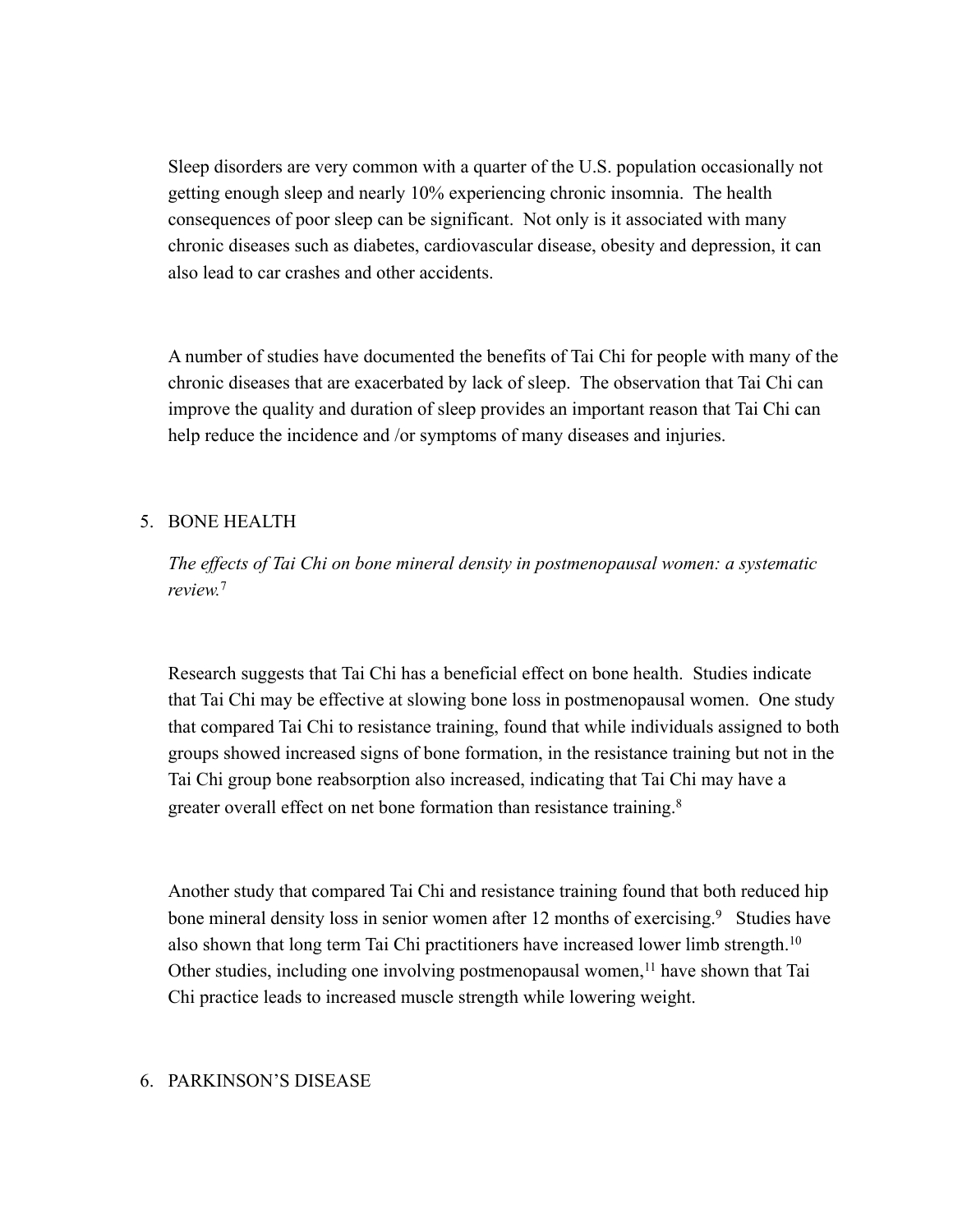Parkinson's disease is the second most common neurodegenerative disorder after Alzheimer's disease affecting about one million people in the United States. Symptoms of Parkinson's disease include tremors, slowness of movement, stiffness and problems with balance and falls. Falls among individuals with Parkinson's disease can lead to serious injuries and loss of independence. Because Tai Chi has been shown to reduce falls among the elderly, it is especially promising for individuals with Parkinson's. Furthermore, Tai Chi may help address several other symptoms of Parkinson's including depression, anxiety and sleep disturbances.

In a study published in the New England Journal of Medicine researchers presented the results of a study of 195 individuals with mild to moderate Parkinson's disease that compared Tai Chi to resistance training and to a stretching control group. The primary objective was to measure balance and postural stability. The study also looked at a number of secondary measures including gait and strength, functional reach, number of falls and motor scores on the Unified Parkinson's Disease Rating Scale.

Participants in the study were randomly assigned to one of the three groups, each of which participated in training two hours a week for twenty-four weeks. There was a high rate of participation among all three groups and the analysis was carried out including all participants who were randomized to one of the three groups to avoid bias that could arise by comparing only those who stuck with the exercises. The study compared the results at baseline to the results after three and six months as well as three months after the end of the classes. The study found that the Tai Chi group performed consistently better than the resistance-training and stretching groups in measures of postural stability. The Tai Chi group's scores in maximum excursion improved by 12.5% over baseline in the three-month follow-up compared to a 3% gain in the resistance-training group and a decline in the stretching group. Direction control was improved by about 9% in the Tai Chi group compared with declines in both the resistance-training and stretching groups. In both of the primary measures, improvements over baseline in the Tai Chi group was greater than in the other groups and the difference in improvements between the groups was statistically significant.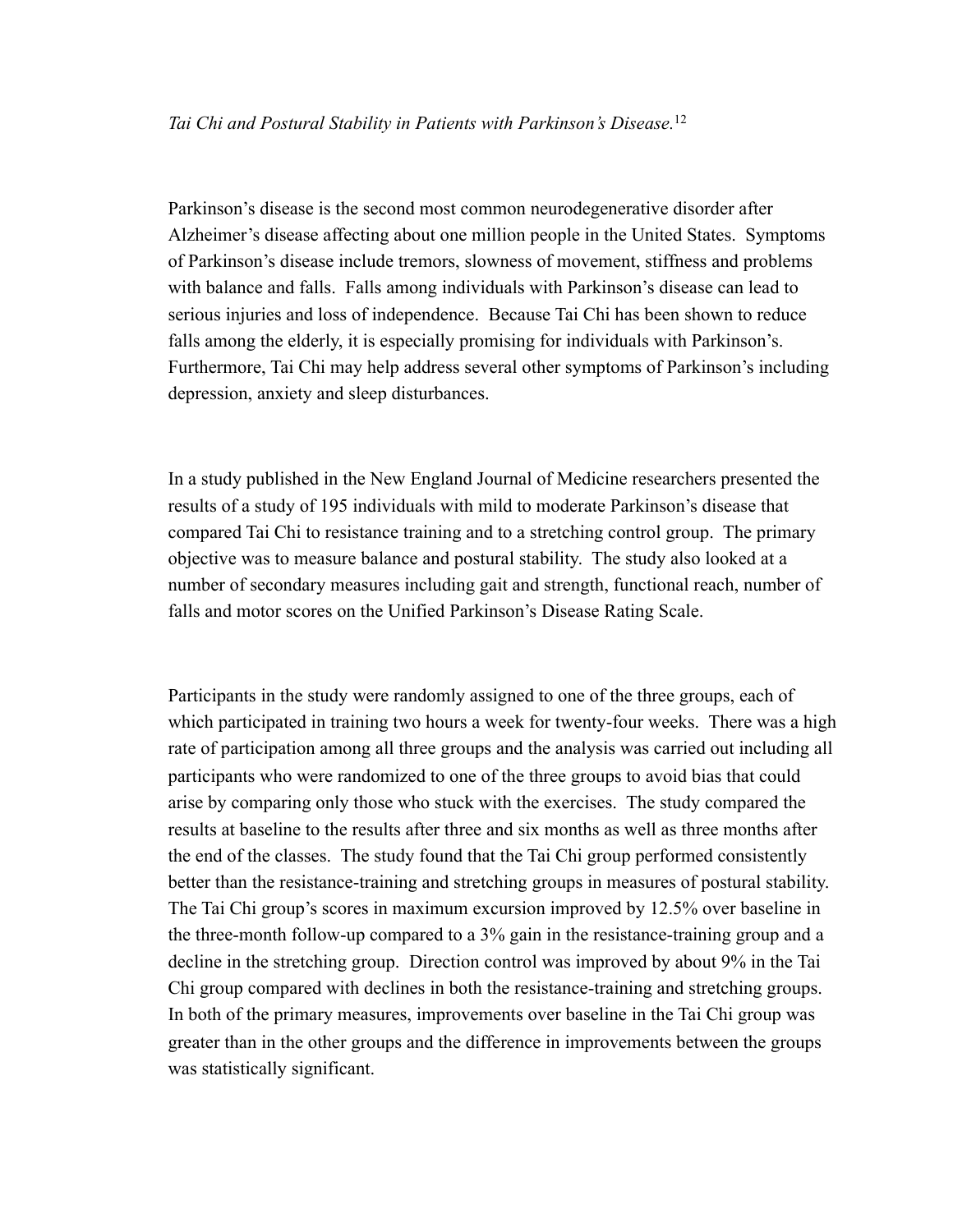During the six-month study period, 62 falls were observed in the Tai Chi group compared to 133 in the resistance group and 186 in the stretching group, each of which had 65 members. The difference in the rate of falls was statistically significant between the Tai Chi and stretching group, and almost statistically significant between the Tai Chi and resistance group.

The Tai Chi group outperformed the stretching group in all secondary outcomes and the resistance group in stride length and functional reach. Improvements in gait speed and stride length suggest that Tai Chi may be effective in alleviating the slow movements (bradykinesia) associated with Parkinson's disease.

Both the Tai Chi and the resistance groups had a statistically significant reduction in the motor examination portion of the Unified Parkinson's Disease Rating Scale.

This study shows that Tai Chi reduces balance impairments in patients with mild-tomoderate Parkinson's disease, with additional benefits of improved functional capacity and reduced falls. It strongly suggests that Tai Chi is a valuable and appropriate exercise for individuals with Parkinson's disease.

#### 7. DEPRESSION

*Complementary Use of Tai Chi Chih Augments Escitalopram Treatment of Geriatric Depression: A Randomized Controlled Trial.*<sup>13</sup>

Nearly two-thirds of seniors treated for depression fail to achieve remission with pharmaceutical treatment. Researchers at the University of California Los Angeles carried out a study to see if Tai Chi could help achieve improved results when used as a complimentary treatment in conjunction with an antidepressant medication.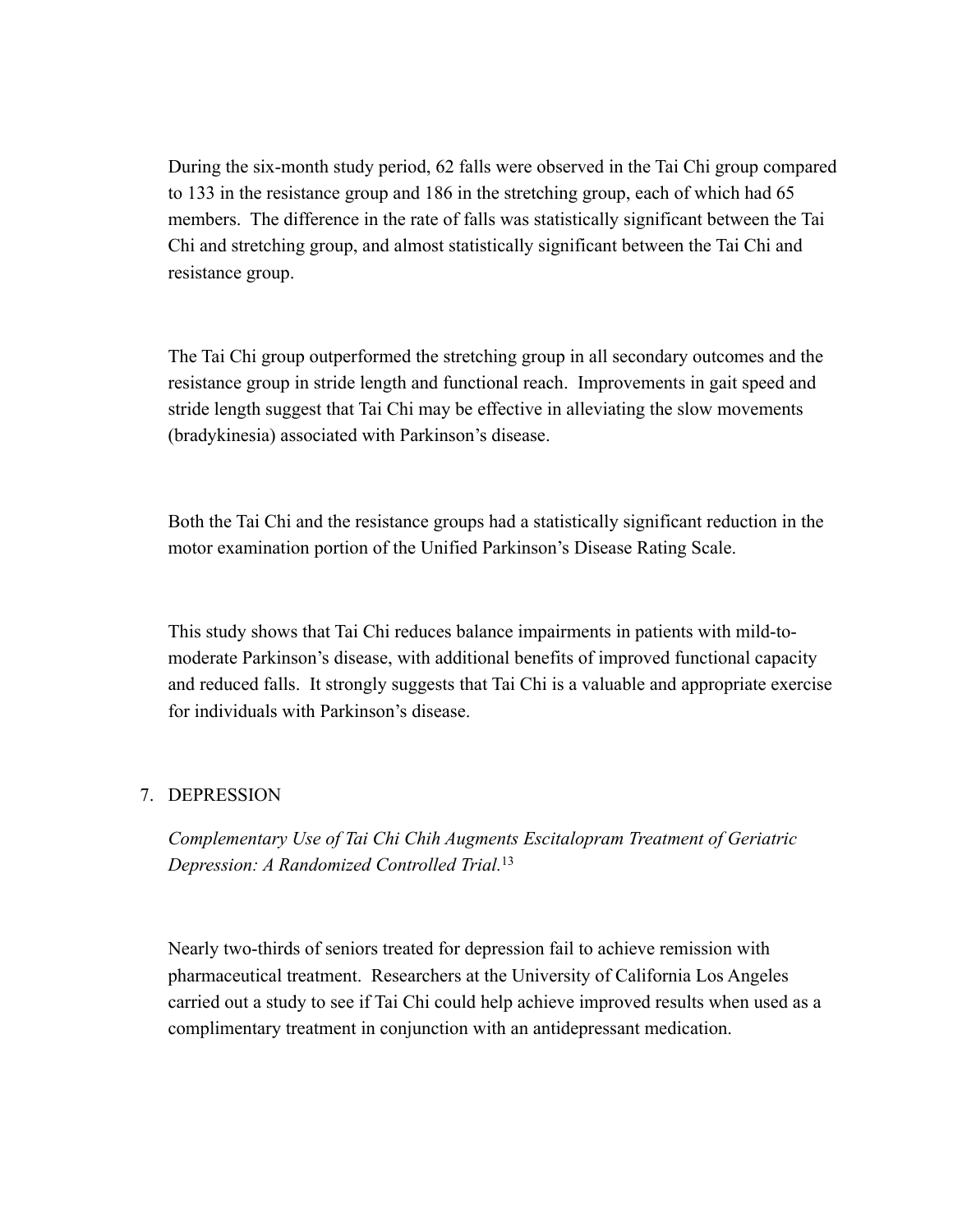The study involved seniors with major depression. Those who were randomly assigned to take Tai Chi classes in addition to medication (escitalopram) showed greater reductions in symptoms of depression than those in the control group who only received medication. In addition to improvements in symptoms of depression, the people in the Tai Chi group had improved physical function and scored better on cognitive tests after 10 weeks compared to the control group.

This study supports the view that Tai Chi can help seniors with depression achieve improved outcomes related to depression. While this study focused on seniors with major depression who were on anti-depressant medication, other studies support the use of Tai Chi for milder depression as well.

Depression and risk of falls are problems that exacerbate each other. Fear of falling, which is more common among depressed people, can actually lead to more falls. On the other hand treating depression in seniors can be complicated by the fact that antidepressants can increase the risk of falls. Because of this Dr. Alastair Flint of the University of Toronto states that "Based on the current state of knowledge, exercise, particularly Tai Chi, and cognitive-behavioral therapy should be considered the first line of treatment of mild depression in older fallers."14 Since Tai Chi can improve the results obtained from antidepressants while helping to mitigate the risk of falls, Tai Chi is an excellent choice for seniors with depression.

While Tai Chi is great for senior with depression, other studies have also found important psychological benefits among Tai Chi practitioners of all ages ranging from college students to seniors.

#### 8. KNEE OSTEOARTHRITIS

*Tai Chi is effective in treating knee osteoarthritis: a randomized controlled trial.*<sup>15</sup>

Osteoarthritis is the most common form of arthritis. It is characterized by the degeneration of cartilage and bone within a joint which eventually leads to pain and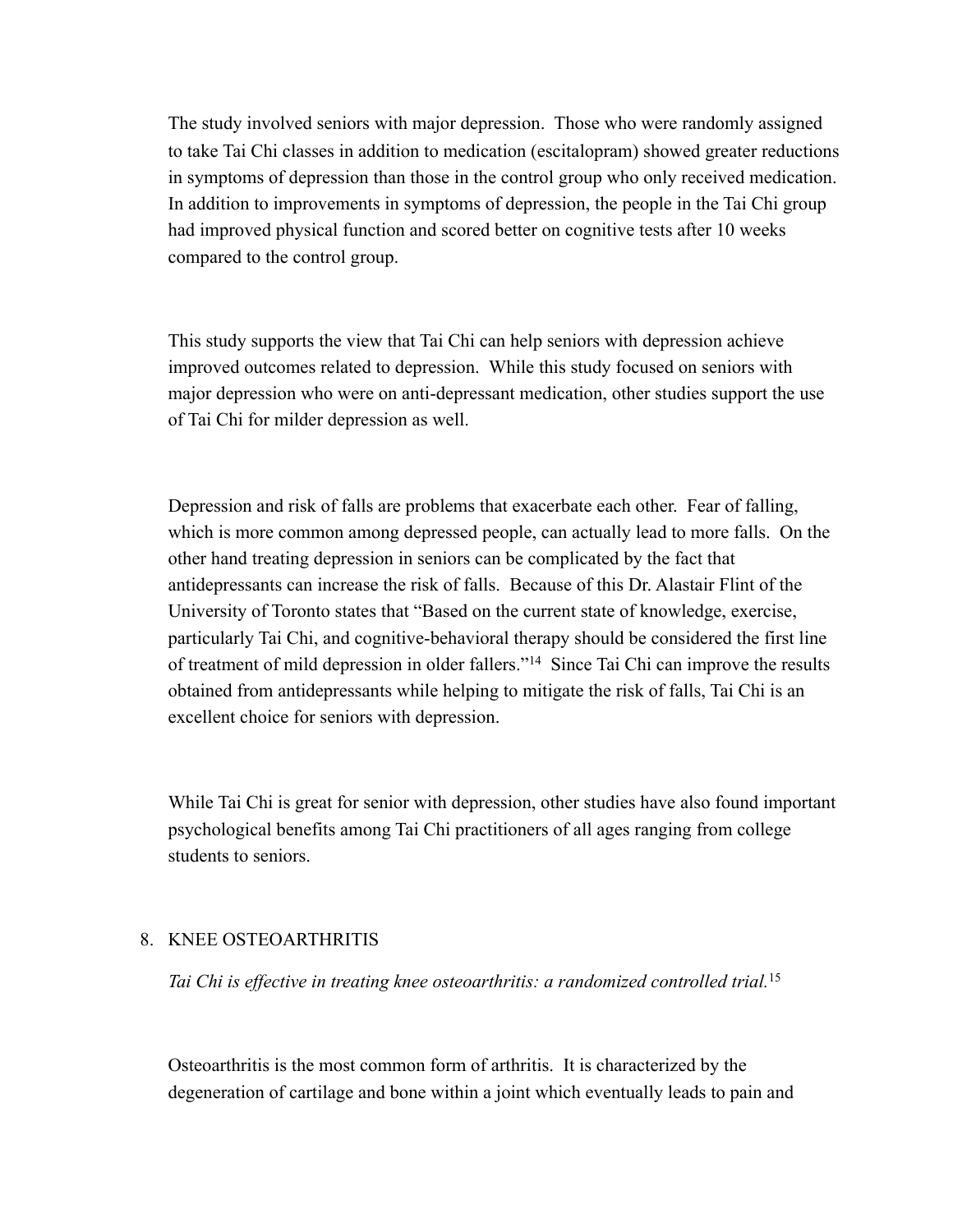stiffness. There is currently no cure for osteoarthritis, with treatments focusing on reliving symptoms and improving physical functioning. The most common form of symptomatic osteoarthritis is of the knee, with knee osteoarthritis affecting 16% of adults aged 45 plus. Osteoarthritis of the knee is one of the five leading causes of disability.<sup>16</sup>

In a recent study, researchers from the department of rheumatology at Tufts Medical Center in Boston randomly assigned 40 patients with knee osteoarthritis to 12 weeks of Tai Chi or to a control group in order to evaluate the effectiveness of Tai Chi for knee osteoarthritis. The authors note that while recommended core treatments for knee osteoarthritis include physical therapy such as aerobic and muscle-strengthening exercises, these have modest benefits for pain and physical function and may not affect psychological outcomes. They suggest that Tai Chi may be especially beneficial because its mental component could address chronic pain through improved psychological wellbeing while its physical components are consistent with current recommendations for exercise for osteoarthritis.

After 12 weeks of Tai Chi instruction, the Tai Chi group showed impressive improvements, with reduced pain and stiffness as well as improved physical function and performance. The Tai Chi group also showed psychological improvements with less depression and more self-efficacy. In follow-up evaluations after 24 and 48 weeks, the Tai Chi group continued to show greater improvements than the control group. For participants who continued to practice Tai Chi beyond the initial 12 weeks, the significant benefits for depression and self-efficacy appeared to be durable.

The authors noted that while recent pharmaceutical and rehabilitation trials have found minimal clinically important differences in pain and physical function, in this study the Tai Chi group had a 75% improvement in pain and a 72% improvement in function over baseline, a more than minimally perceptible improvement for patients.

While this trial focused on osteoarthritis of the knee, other studies have shown benefits for other types of arthritis including osteoarthritis of the hip,<sup>17</sup> rheumatoid arthritis,<sup>18</sup> fibromyalgia and ankylosing spondylitis.19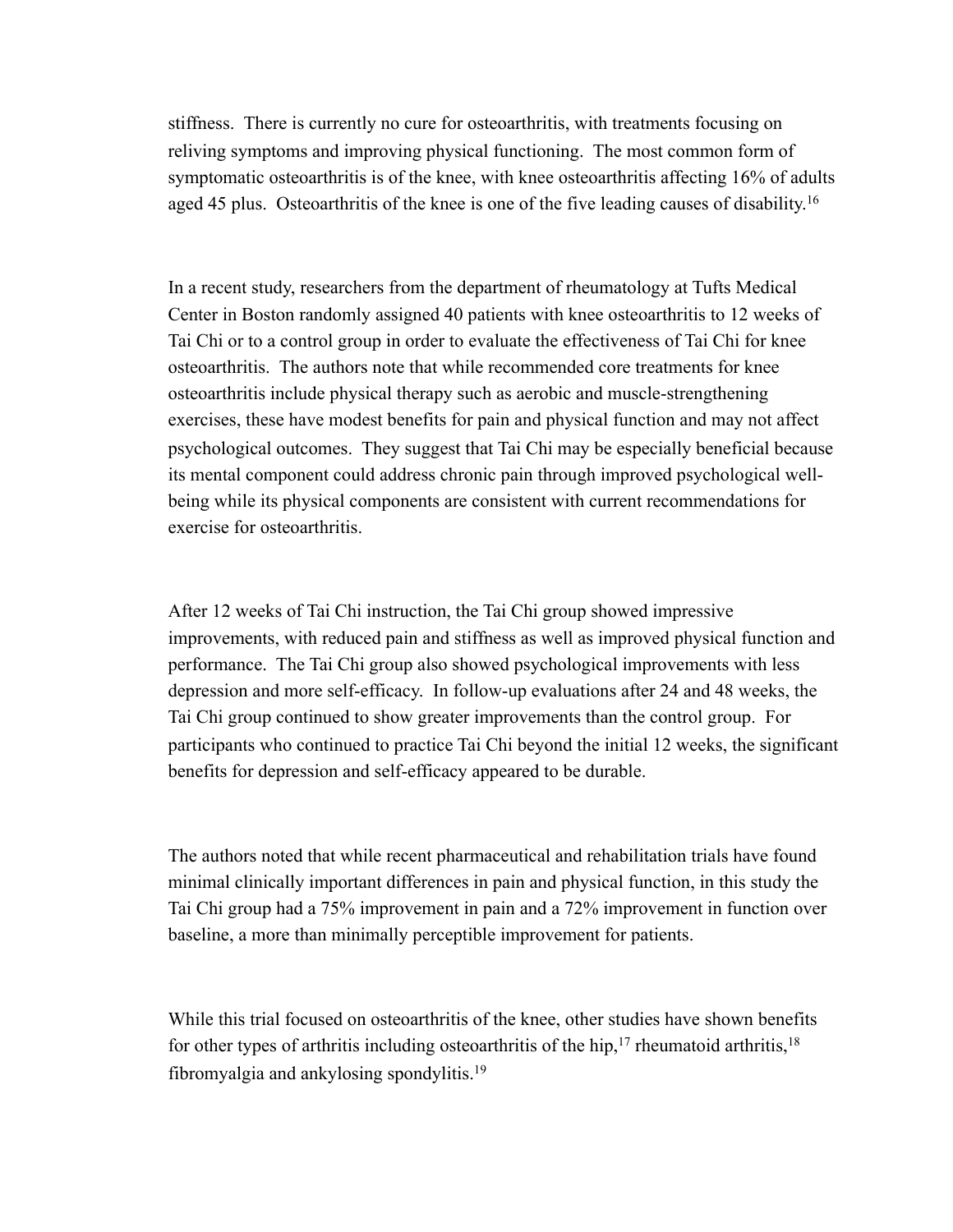#### 9. FIBROMYALGIA

*A randomized controlled trial of 8-form Tai Chi improve symptoms and functional mobility in fibromyalgia patients.*<sup>20</sup>

Fibromyalgia is a common disease affecting about 2% of the population, with women being affected more often than men. Individuals with fibromyalgia have long-term widespread pain, especially in joints, muscles and other soft tissues. Many also suffer from fatigue, sleep disturbances and depression.

In a study of 101 patients with fibromyalgia, researchers found that Tai Chi reduced pain and improved sleep quality, mobility and balance compared to a control group. The improvements seen were impressive, with results both clinically and statistically significant. For instance, the Tai Chi group had a reduced score of 16 on the Fibromyalgia Impact Questionnaire, which is used by the American College of Rheumatology to measure the severity of fibromyalgia. This is impressive as the scores range from 0 to 80 with typical scores for patients with fibromyalgia ranging from 40 to 60. Furthermore, these results were achieved after only 36 hours of Tai Chi classes over 12 weeks. Since Tai Chi is a practice that can take years to learn well, it is likely that further improvements could be achieved over time.

This study shows that Tai Chi could provide significant benefits for people suffering from fibromyalgia.

#### 10. PSYCHOLOGICAL WELL-BEING

*Tai Chi psychological well-being: systematic review and meta-analysis.*<sup>21</sup>

In any given year, one quarter of adults in the United States are diagnosed for one or more mental disorders. Many psychological conditions such as stress, anxiety, depression and mood disturbances are associated with chronic health problems. Mental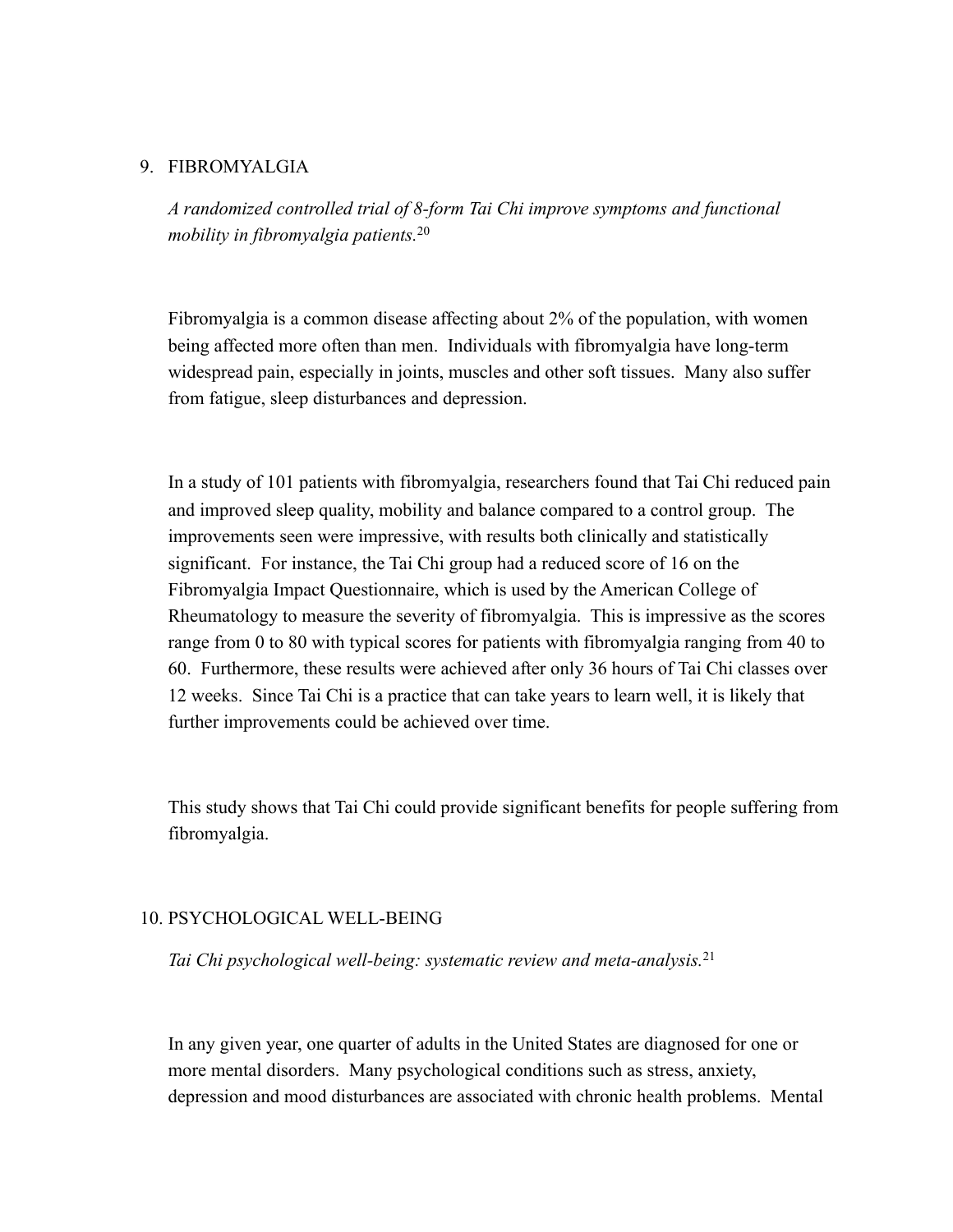health problems are a leading cause of disability and cost more than fifty billion dollars in direct health care costs and billions more in lost income and productivity.

Evidence has been building that physical fitness has a positive effect on psychological health. There is an urgent need for inexpensive and effective strategies to promote psychological well-being and to improve general health. In a recent study, researchers from Tufts Medical Center in Boston compiled and analyzed high quality studies on the impact of Tai Chi on stress, anxiety, depression, mood and self-esteem.

In the study, researchers performed a meta-analysis on eight studies of Tai Chi for stress. They found that Tai Chi helped reduce stress among healthy adults and among adults with some chronic health problems. Overall, the improvement in measured stress was quite large, with an effect size of 0.66. An effect size is a way of describing the importance of a measure when it is not on a familiar scale. It is the difference in the average of the groups divided by the average variability. To put improvement of the reduction in stress in perspective, an equivalent effect size of 0.66 for IQ would correspond to a 10 point change, or a change in the weight of American male of 18 lbs.

For anxiety, eight studies were analyzed with similar results. Overall, Tai Chi had an effect size of 0.66 in the reduction in symptoms of anxiety. While it makes sense that Tai Chi has similar effect on stress and anxiety, the fact that observed effect sizes are the same coincidence.

Researchers analyzed 13 studies for depression. The results of the meta-analysis showed that Tai Chi tended to reduce depression. The studies involved individuals with a wide range of conditions including rheumatoid arthritis, osteoarthritis, fibromyalgia, depressive disorders, sedentary obese women and seniors with cardiovascular risk factors. The effect size for the reduction of symptoms of depression was 0.56.

While only two of the studies included in this analysis studied individuals with clinical depression, the evidence suggest that Tai Chi helps with symptoms of depression whether or not someone is clinically depressed. Furthermore, in the study on the benefits of Tai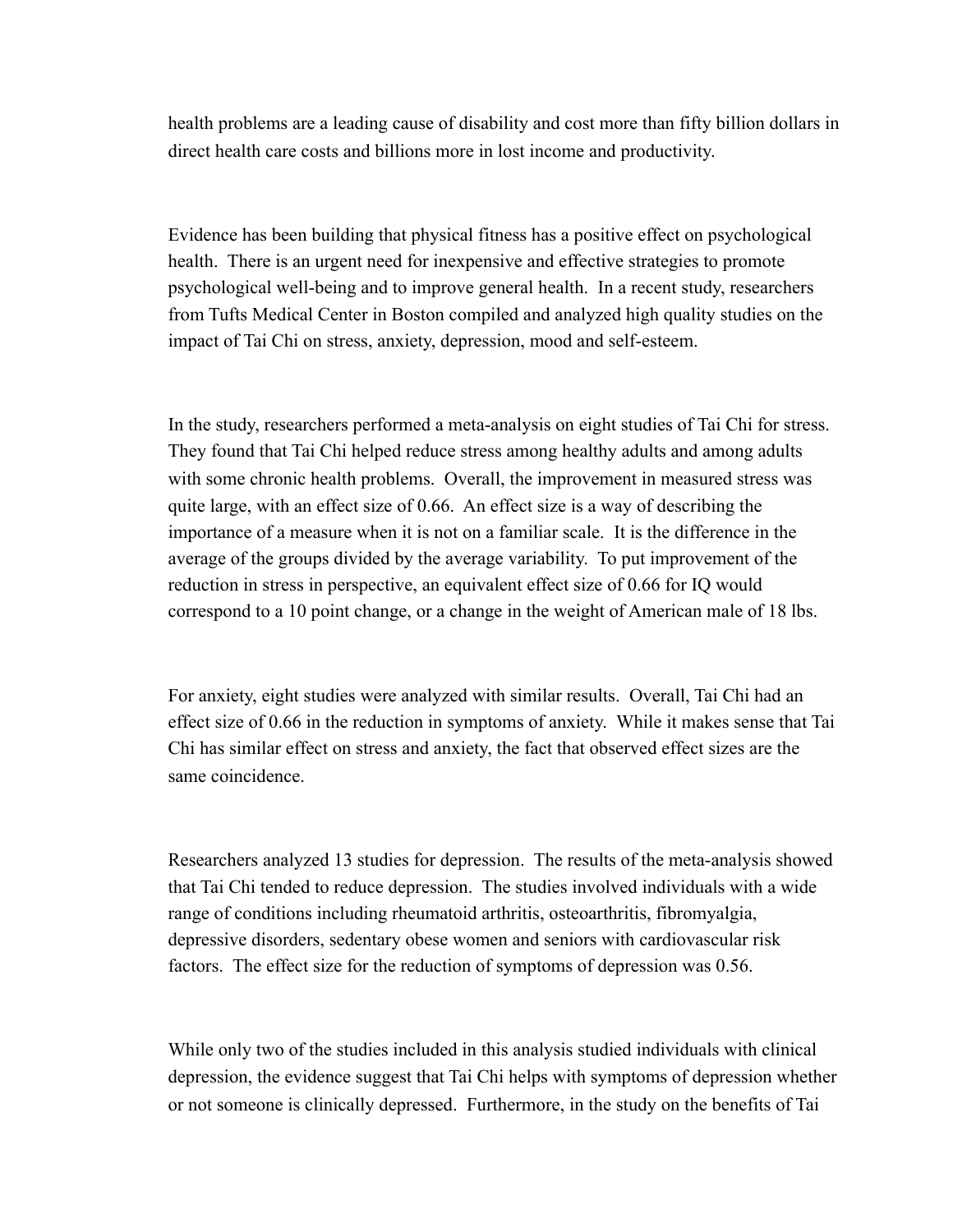Chi for seniors with diagnosed depression described earlier, it was shown that Tai Chi added to the benefits that they got from Lexapro (escitalopram). This makes Tai Chi a great choice for individuals with symptoms of depression whether or not they are taking medications for depression.

For mood, the researchers performed a meta-analysis of six studies and found an effect size of 0.45. While the overall evidence from the studies supports the view that Tai Chi has a beneficial effect on mood, the authors noted that the overall study quality was poor with inadequate control groups in most of the studies.

The authors evaluated four studies of the effects of Tai Chi on self-esteem. All the studies, three of which were randomized clinical trials, reported improvements in selfesteem, however in two studies the results were not statistically significant. Still, the chance of having all four results positive by chance would only be 1 in 16.

The combined results of studies on the psychological benefits of practicing Tai Chi are consistent with what people who practice Tai Chi find obvious and are consistent with recent research showing that physical activity has a beneficial effect on mental health. While the research so far is encouraging, there are still many unanswered questions about the benefits of Tai Chi on psychological outcomes. Few studies specifically examined the difference between Tai Chi and other exercise. In addition, the amount and quality of Tai Chi instruction needed for benefits to be realized has not been adequately studied.

Despite these limitations of the research so far, the pattern is clear: Tai Chi is beneficial to both physical and mental health, and can be safely practiced by almost anyone.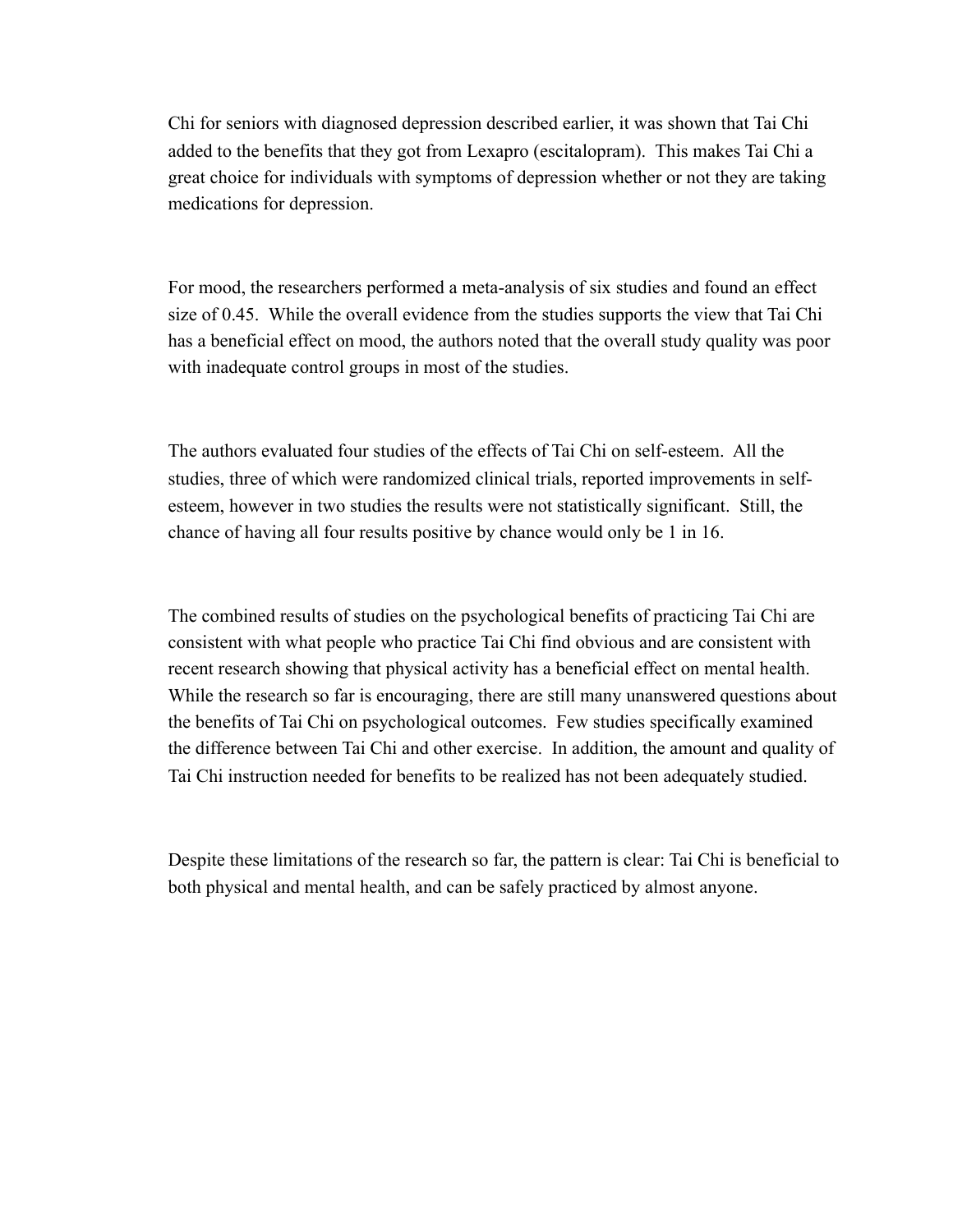## **Endnotes**

1. Wolf SL, Barnhart HX, Kutner NG, McNeely E, Coogler C, Xu T. Reducing frailty and falls in older persons: an investigation of tai chi and computerized balance training. Atlanta FICSIT Group. Frailty and Injuries: Cooperative Studies of Intervention Techniques. *J Am Geriatr Soc*. 1996 May;44(5):489-97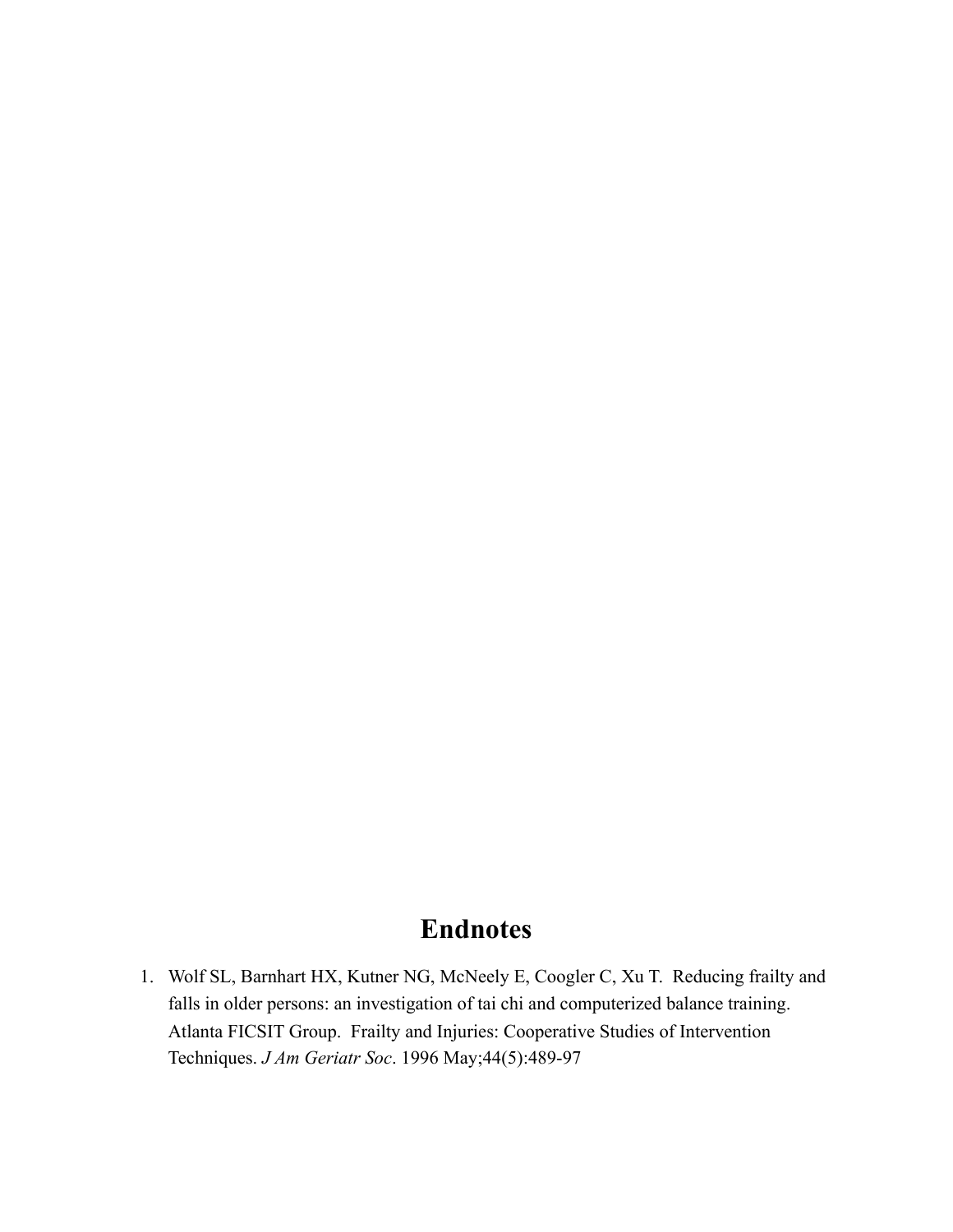- 2. Church J, Goodall S, Norman R, Haas M. The cost-effectiveness of falls prevention interventions for older community-dwelling Australians. *Aust N Z J Public Health*. 2012 Jun;36(3):241-8. Doi: 10.1111/j.1753-6405.2011.00811.x. Epub 2012 Jan 2.
- 3. Irwin MR, Pike JL, Cole JC, Oxman MN. Effects of a behavioral intervention, Tai Chi Chih, on varicella-zoster virus specific immunity and health functioning in older adults. *Psychsom Med* 2003-9-26 65(5) 824-30
- 4. Irwin MR, Olmstead R, Oxman MN. Augmenting immune responses to varicella zoster virus in older adults: a randomized, controlled trial of Tai Chi. *J Am Geriatr Soc*. 2007 Apr;55(4):511-7.
- 5. Komelski MF, Miyazaki Y, Blieszner R. Comparing the health status of U.S. taijiquan and qigong practitioners to a national survey sample across ages. *J Altern Complement Med*. 2012 Mar;18(3):281-6
- 6. Li F, Fisher KJ, Harmer P, Irbe D, Tearse RG, Weimer C. Tai Chi and self-rated quality of sleep and daytime sleepiness in older adults: a randomized controlled trial*. J Am Geriatr Soc*. 2004 Jun,52(6):892-900
- 7. Wayne PM, Kiel DP, Krebs DE, Davis RB, Savetsky-German J, Connelly M, Buring JE. The effects of Tai Chi on bone mineral density in postmenopausal women: a systematic review. *Arch Phys Med Rehabil*. 2007 May;88(5):673-80.
- 8. Shen CL, Williams JS, Chyu MC, Paige RL, Stephens AL, Chauncey KB, Prabhu FR, Ferris LT, Yeh JK. Comparison of the effects of Tai Chi and resistance training on bone metabolism in the elderly: a feasibility study. *Am J Chin Med*. 2007;35(3):369-81.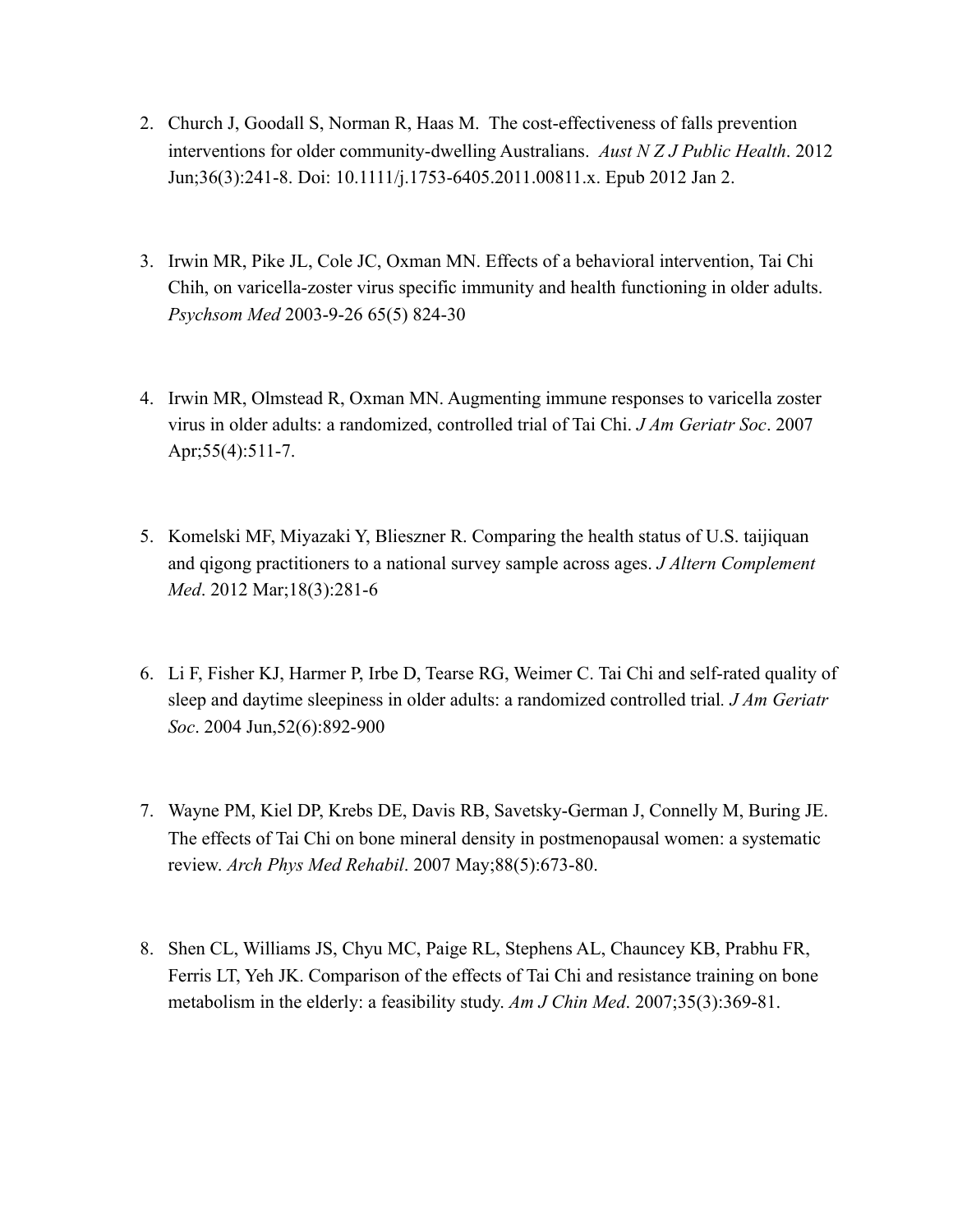- 9. Woo J, Hong A, Lau E, Lynn H. A randomized controlled trial of Tai Chi and resistance exercise on bone health, muscle strength and balance in community-living elderly people. *Age Ageing*. 2007 May;36(3):262-8. Epub 2007 Mar 13.
- 10. Tsang WW, Hui-Chan CW. Comparison of muscle torque, balance and confidence in older tai chi and healthy adults. *Med Sci Sports Exerc*. 2005 Feb;37(2):280-9
- 11. Barbat-Artigas S, Filion ME, Dupontgand S, Karelis AD, Aubertin-Leheudre M. Effects of tai chi training in dynapenic and nondynapenic postmenopausal women. *Menopause.* 2011 Sep;18(9):974-9.
- 12. Li F, Harmer P, Fitzgerald K, Eckstrom E, Stock R, Galver J, Maddalozzo G, Batya SS. Tai Chi and postural stability in patients with Parikinson's disease. *N Engl J Med*. 2012 Feb 9;366(6):511-9.
- 13. Olmstead RE, Ercoli LM, Riparetti-Brow M, Cyr NS, Irwin MR. Complementary Use of Tai Chi Chih Augments Escitalopram Treatment of Geriatric Depression: A Randomized Controlled Trial. *Am J Geriatr Psychiatry*. 2011 Feb 24. [Epub ahead of print]
- 14. Iaboni A, Flint AJ. The Complex Interplay of Depression and Falls in Older Adults: A Clinical Review. Am J Geriatr Psychiatry. 2012 Apr 27. [Epub ahead of print]
- 15. Wang C, Schmid CH, Hibberd PL, Kalish R, Roubenoff R, Rones R, McAlindon T. Tai Chi is effective in treating knee osteoarthritis: a randomized controlled trial. *Arthritis Rheum.* 2009 Nov 15;61(11):1545-53.
- 16. October 16th, 2012:<http://www.cdc.gov/arthritis/basics/osteoarthritis.htm>